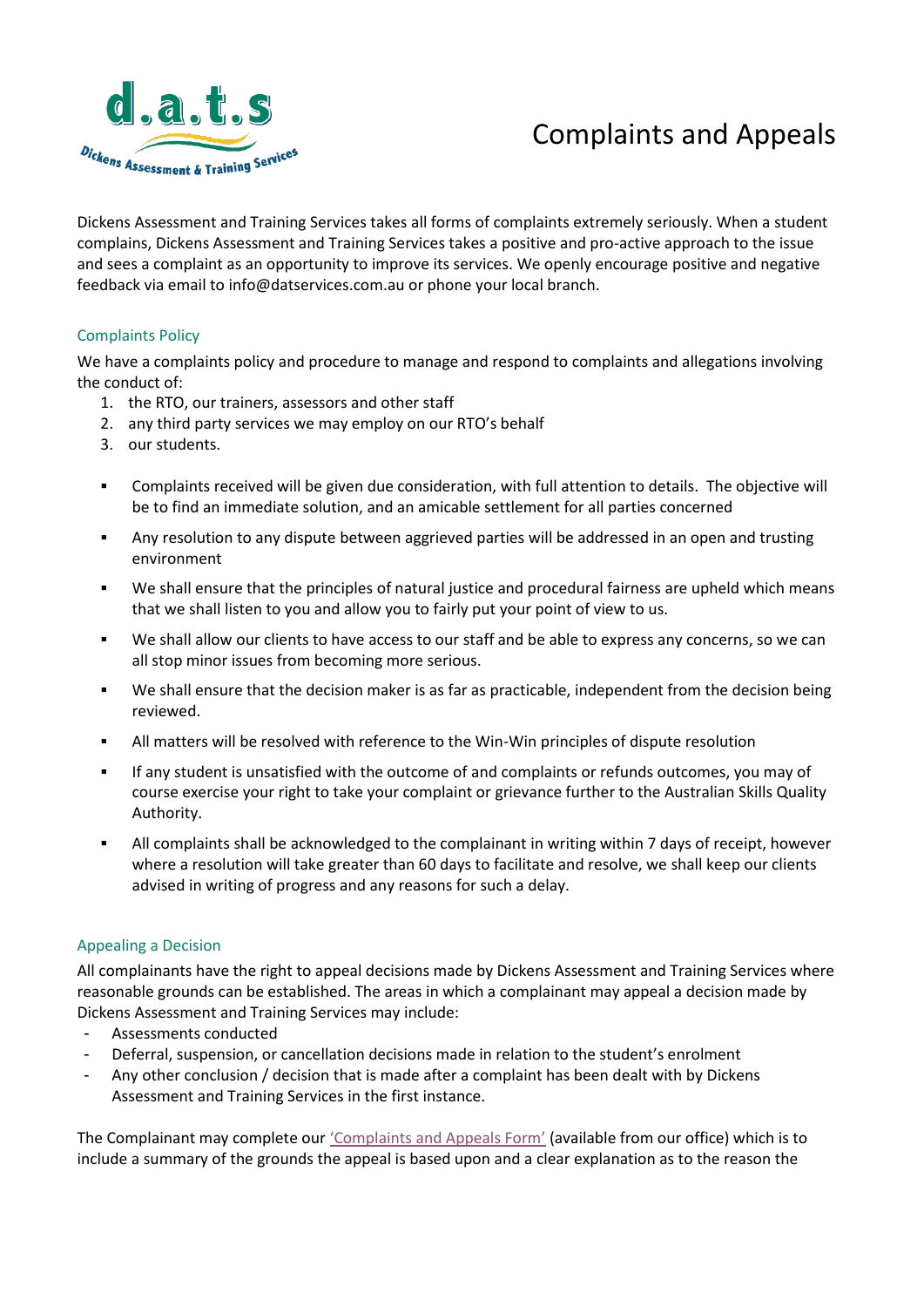complainant feels the decision is unfair. Help and support with this process can be gained from Dickens Assessment and Training Services' Administration Department.

The CEO shall then determine the validity of the appeal and organise a meeting with all parties involved in the matter and attempt to seek resolution where appropriate.

The process for all formally lodged appeals will begin within 10 working days of the appeal being lodged. The CEO shall ensure that Dickens Assessment and Training Services acts on any substantiated appeal.

Where an appeal has been lodged, it will be defined into one of the following categories and the appropriate procedures followed:

#### *General appeals*

- Where a complainant has appealed a decision or outcome of a formal complaint they are required to notify the CEO at Dickens Assessment and Training Services in writing within 20 working days of the grounds of their appeal. Any supporting documentation should also be attached to the appeal.
- The CEO shall make a decision based on the grounds of the appeal. The complainant will be notified in writing of the outcome with reasons for the decisions.
- The complainant will be provided the option of activating the external appeals process if they are not satisfied with the outcome. The complainant is required to notify Dickens Assessment and Training Services if they wish to proceed with the external appeals process.

#### *Assessment appeals*

- Where a student wishes to appeal an assessment, they are required to notify their Trainer & Assessor in the first instance. Where appropriate the Trainer & Assessor may decide to re-assess the student to ensure a fair and equitable decision is gained. The Trainer & Assessor shall complete a written report regarding the re-assessment outlining the reasons why assessment was or was not granted.
- If the Student is not satisfied with this decision, the student may lodge a formal appeal by submitting a written letter or email to the CEO outlining their reasons for the appeal. The CEO will seek details from the Trainer & Assessor involved and any other relevant parties. A decision shall be made regarding the appeal either indicating the assessment decision stands or details of a possible re-assessment by a 'third party'. The third party shall be another Trainer & Assessor appointed by Dickens Assessment and Training Services.
- The student will be notified in writing of the outcome with reasons for the decision and be provided the option of activating the external appeals process if they are not satisfied with the result. The student is required to notify Dickens Assessment and Training Services if they wish to proceed with the external appeals process.

#### External Appeals and Further Information

## **External Appeals:**

In addition to the above internal processes, if a student enrolled with Dickens Assessment and Training Services is still dissatisfied with the decision of the RTO, they may wish to seek legal advice or submit an application with an external dispute resolution process by a relevant body appointed for this purpose. (See below for contact details).

Where Dickens Assessment and Training Services is informed that the student has accessed external appeals processes we will comply with the findings of the external appeals process and where a decision or outcome is in favour of the complainant, Dickens Assessment and Training Services shall follow the required action and recommendation from the relevant external appeals organisation to satisfy the student's grievance as